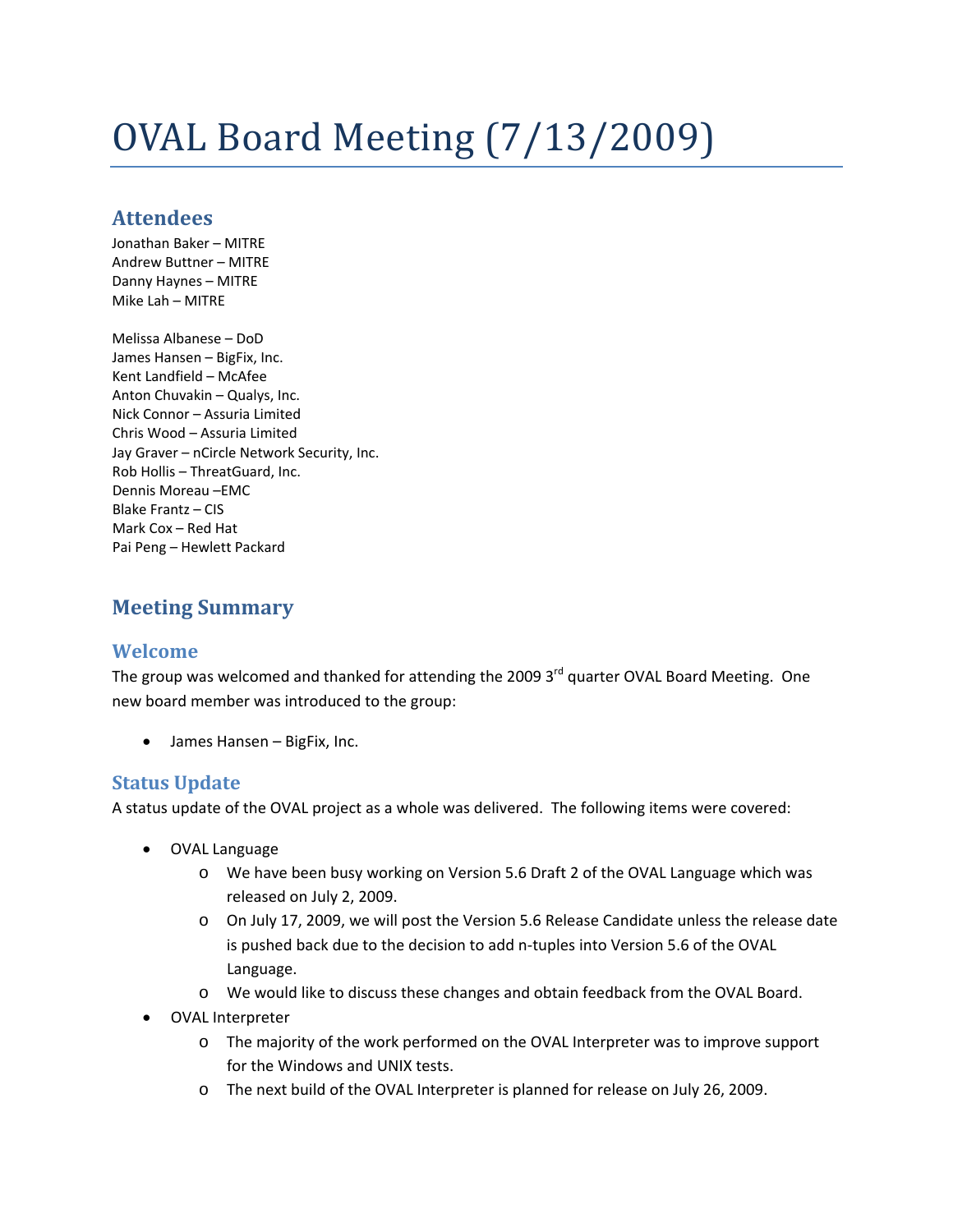- o We would appreciate any testing of the OVAL Interpreter prior to the release of the build and would be willing to provide anyone interested with a pre‐release build.
- o We continue to be focused on developing a single‐host reference implementation OVAL Interpreter in order to provide a complete reference that demonstrates the OVAL Language.
- o The new build will feature many new tests including the win‐def:activedirectory\_test, win-def:interface\_test, and the win-def:sharedresource\_test.
- OVAL Repository
	- o The top contributor this quarter was SecPod Technologies.
	- o We did a large scrub of the OVAL Repository metadata.
	- o We have a new team member, Mike Lah, who will be taking over maintaining the OVAL Repository infrastructure.

## **OVAL Developer Days Recap**

The OVAL Developer Days Conference, as well as the Security Automation Conference, was a great success. On average, there were 60 to 70 attendees present on each day of the conference. As a result of the discussions at the OVAL Developer Days Conference, the following action items emerged.

## **Deprecation Policy Clarification**

There is a need to clarify the deprecation policy and to state that Schematron rules do not fall under the deprecation policy.

## **Supporting Multiple Versions in Parallel**

There is a strong desire to support the development of multiple version of the OVAL Language in parallel. This will require further discussion with the sponsor-base in order to help support the needs of the OVAL Community. We encourage members of the OVAL Community to post proposals for this topic on the oval‐developer‐list.

## **Defining a Major and Minor Version**

There is a need to clarify the difference between major and minor releases of the OVAL Language as well as define how much can we add to an OVAL release before it becomes a major change.

## **OVAL Specification**

There are requests for an OVAL Language specification. Currently, we rely on the OVAL schemas and documents that contain high-level overviews, but, we have never had a formal specification. There have been requests for more formal and refined documentation which is indicative of the success of the OVAL Language.

## **OVAL Language Versioning Process and Implementation Review**

There is a request to encode both the major and minor release versions within the XML namespaces that allows for the differentiation of tests across versions. The current versioning methodology can be found at <http://oval.mitre.org/language/about/versioning.html>. There is a need to expand the "Differentiating Language Versions" section such that it is clarified. Originally, it was intended that the convention used in the namespaces followed XML best practices. However, it is possible that the best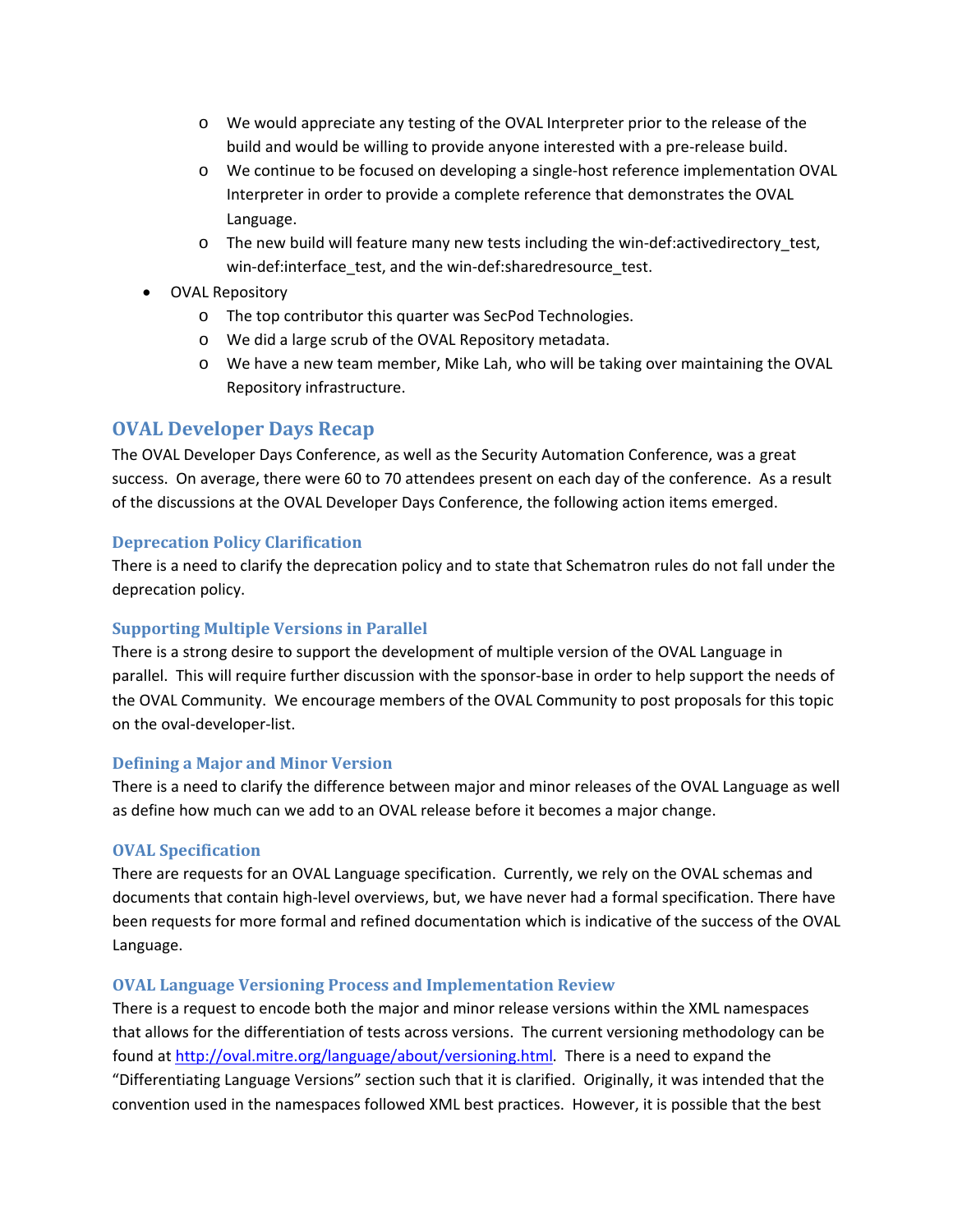practices have changed. Therefore, we will look into this issue and post our findings to the ovaldeveloper‐list. A conference call can be scheduled, if necessary, to discuss any potential changes to the versioning implementation of the OVAL Language.

## **Security Automation Conference Minutes**

The minutes for the 2009 Security Automation Conference, including OVAL, are posted on the [Making](http://measurablesecurity.mitre.org/participation/Security_Automation_Developer_Days_2009_Minutes.pdf) Security [Measurable](http://measurablesecurity.mitre.org/participation/Security_Automation_Developer_Days_2009_Minutes.pdf) website. In general, the minutes have been lengthy and in‐depth. Many OVAL Board members found the minutes very useful. The minutes will also be distributed to the oval‐board‐ list.

# **OVAL Version 5.6 Review Process**

Draft two of Version 5.6 of the OVAL [Language](http://oval.mitre.org/language/download/schema/version5.6/index.html) is now available on the OVAL website. On July 17, 2009, the release candidate for Version 5.6 of the OVAL Language will be made available and posted on the OVAL website. The Version 5.6 release of the OVAL Language will contain many changes. Therefore, a board review, and subsequent approval, of the release candidate will be critical for a solid release of the OVAL Language.

# **OVAL Version 5.6 Highlights**

## **Choice Structure on Objects**

As a result of the Security Automation Conference, a consensus was reached indicating that the introduction of the choice structure on objects will be beneficial to the OVAL Language. The choice structure was first introduced in Draft 2 of the OVAL Language. Currently, the choice structure is only implemented for objects that previously used path and filename entities. For example, a file can now be expressed as either an absolute path or as a path and a filename. While the choice structure is currently only available for file‐based objects it can expanded to cover other elements.

## **SharePoint Component Schema**

A SharePoint component schema has been introduced in Draft 2 of the Version 5.6 release of the OVAL Language.

## **The LDAP and Service Effective Rights Tests**

The LDAP and Service Effective Rights tests were introduced in Draft 2 of Version 5.6 of the OVAL Language. The LDAP test was added to the Independent component schema and the Service Effective Rights test was added to the Windows component schema.

## **Deprecated Items**

The resolve group behavior has been deprecated in favor of using variables to reference more efficient objects for expanding groups. An example object is the sid\_object.

## **Deprecation Policy**

The Version 5.6 release of the OVAL Language will be the first release since the introduction of the deprecation policy. This release includes additional metadata that states why a particular language construct has been deprecated, and if possible, recommends a replacement construct. This release also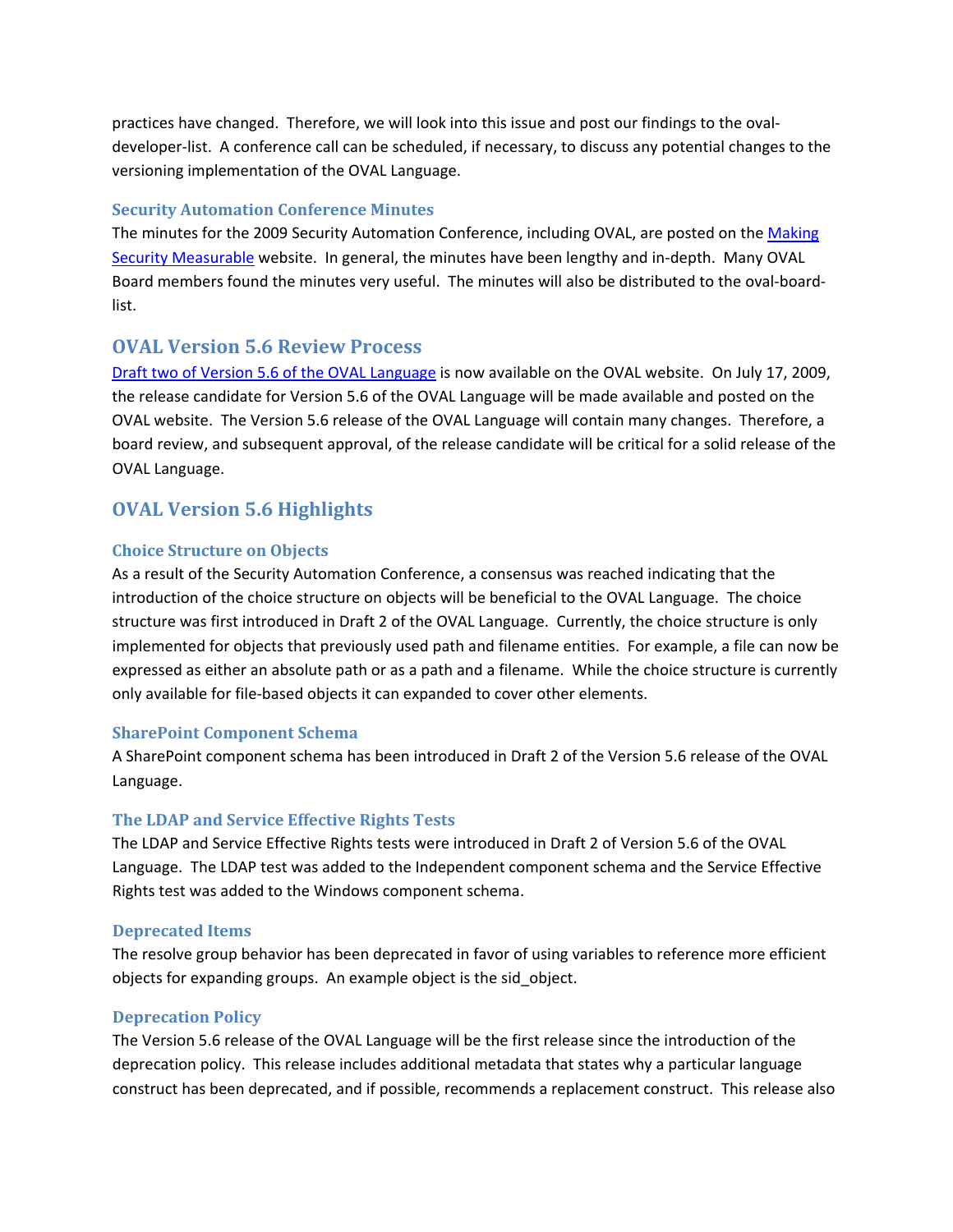includes additional Schematron rules that generate warnings when a deprecated language construct is used.

## **OVAL Version 5.6 Discussion**

#### **Concerns Regarding the SharePoint Schema**

The 'spiissettings' are all IIS‐specific and not SharePoint‐specific. As a result, many of these settings are available through the registry. The primary concern is that if these settings are IIS‐specific it might make more sense to create an IIS component schema. More information about this topic can be found at [http://n2.nabble.com/First](http://n2.nabble.com/First-test-for-the-SharePoint-component-schema-tp2633049ef20093.html)-test-for-the-SharePoint-component-schema-tp2633049ef20093.html.

#### **Switching from the POSIX to PCRE**

The consensus from the Security Automation Conference is to switch from the POSIX regular expression syntax to the PCRE regular expression syntax. Two options for making this change are available. The first option is to change to documentation to specify that the regular expression syntax for the OVAL Language is PCRE. The second option requires the addition of a new value, 'pcre pattern match', to the OperationEnumeration type utilized by the operation 'attribute' and the deprecation of the 'pattern match' value from the OperationEnumeration type. This topic is being re-visited because there has been minimal discussion on the oval‐developer‐list and we feel that the topic is very important since it was originally brought up as a major version change, but is now going to be included in the release candidate of Version 5.6 of the OVAL Language which is a minor version change. A concern that has been expressed regarding this issue is whether or not the existing content will be affected. The affect on the existing content, if any, will be minimal. After reviewing different sources of OVAL content, including the OVAL Repository, Red Hat Repository, and FDCC, it appears that the content will be unaffected as it already uses the PCRE regular expression syntax.

#### **NTuple Support**

Adding n-tuple support to the OVAL Language is not currently in Version 5.6 of the OVAL Language because the topic raised mixed feelings among different parties at the Security Automation Conference. Some parties felt that this new capability should be developed in a sandbox environment whereas other parties felt that, if it does not break backwards compatibility, it should just be added to the OVAL Language. Also, there have not been any concrete examples that demonstrate the need for this capability. Concrete examples are very useful as they would serve as requirements for implementing this new capability. There has been some discussion on the oval‐developer‐list stating that there is a need for this capability, and there have been talks that the future versions of Windows operating systems (e.g. Windows 7) will require this capability. The board members were then asked if they had any concrete examples that demonstrate the need for n-tuples in the OVAL Language. Melissa Albanese stated that she may have some concrete examples, and will get back to Jon Baker, pending releasability restrictions. The second option of the proposal for adding n-tuple support will add a new structure to the OVAL Language. This element is a 'resultset' element which would allow entities to have child 'field' elements that are uniquely identified by their 'name' attribute. An important issue when considering this proposal is that this entity is very different than any other structure already present in the OVAL Language. It would also result in the creation of an oval-def:ResultSetType which could be re-used and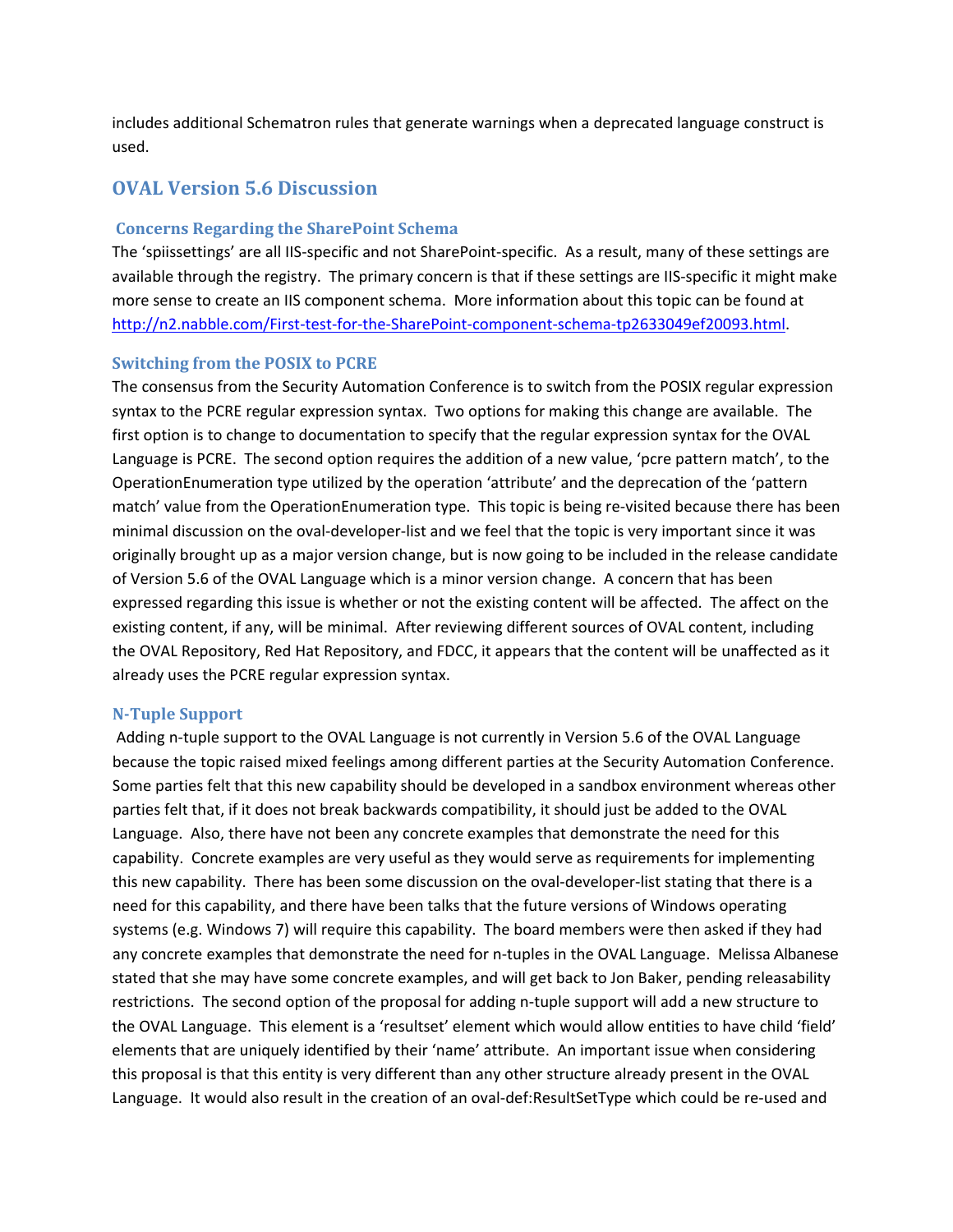the new element would only have the necessary attributes thus simplifying it. On the other hand, it would result in the element being much different than any other element in the OVAL Language. The OVAL Board was then asked if there were any concerns about moving forward with this proposal. No concerns were expressed at that time.

The proposal to introduce n-tuple support in the OVAL Language raises questions as to whether or not the language should strive to be very consistent in order to facilitate learning, or, if the language should disregard some consistency in order to provide additional functionality. Another way of phrasing this question is it more important to make the schemas more readable, or, is it more important to re‐use structures across different tests even though it would result in the schemas becoming less readable and more complex? One OVAL Board member said that it is not beneficial to include unnecessary attributes, elements, etc. in order to maintain consistency if it means that it would simplify the language. This notion of consistency in the OVAL Language has been a major topic of discussion internally at MITRE and we would appreciate any feedback that OVAL Board may be able to provide regarding this topic.

The OVAL Board was then asked if this capability needed to be present in Version 5.6 of the OVAL Language, or, if it could wait until the release of Version 5.7. If we were to add this capability to Version 5.6 of the OVAL Language, it would mean that the final release date would have to be pushed back, but, there would still be enough time to have it ready for the SCAP 2010 deadline. Some of the OVAL Board indicated that they were not ready to answer that question whereas other members said they would like to see it available for SCAP 2010 in September instead of waiting for SCAP 2011. It is important to note that just because Version 5.6 of the OVAL Language is ready it does not mean that SCAP 2010 would use it. It is recommended that the OVAL Board, and members of the OVAL Community, review the minutes regarding n‐tuple support from the Security Automation Conference as well as the posts on the oval‐developer‐list and think about whether or not it should go into Version 5.6 of the OVAL Language. It is also important to think about how organizations can support this feature as well as concrete examples that can be provided as requirements for its implementation. Any proposals, comments, or questions should be posted to the oval‐developer‐list for further discussion. If necessary, an ad-hoc conference call can be arranged before Friday July 17, 2009 to help move things along with regards to this topic.

## **Final Considerations Regarding the Version 5.6 of the OVAL Language**

Version 5.6 of the OVAL Language is the largest minor release to date. As a result, we are relying very heavily on the input of the OVAL Board, and the OVAL Community, in order to ensure that everyone is comfortable with these changes and that we are moving in the right direction. We would much rather know if there are any issues now instead of after Version 5.6 of the OVAL Language is released. Therefore, we are once again seeking approval from the OVAL Board before we release Version 5.6 of the OVAL Language. A proposal was made to actually have a vote on whether or not Version 5.6 of the OVAL Language would be released. Traditionally, the vote has been more of a general consensus among the OVAL Board, but, the idea of having an actual vote will be considered.

Another proposal was made to meet up during the NIST Conference and have working groups. In the past, during the NIST Conference, MITRE has done SCAP tutorials, however, as of right now, nothing else